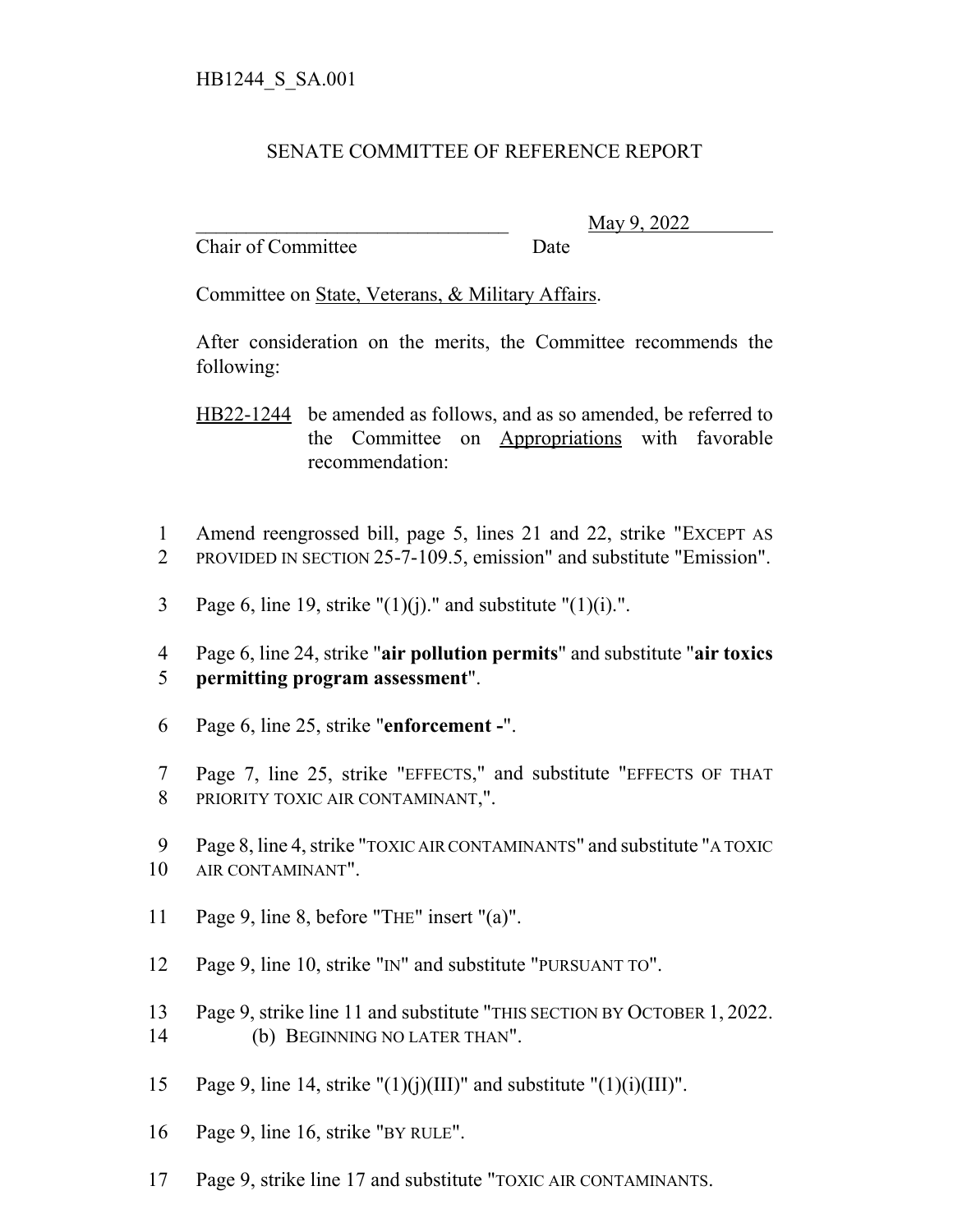- (c) THE COMMISSION MAY DETERMINE THAT AN".
- Page 9, strike line 27 and substitute "EXPEDITED CONSIDERATION.
- (d) IN DETERMINING WHETHER ANY AIR".
- Page 10, line 3, strike "(a)" and substitute "(I)".
- Page 10, line 4, strike "(b)" and substitute "(II)" and strike "ANY EXISTING" and substitute "EXISTING".
- Page 10, strike lines 5 and 6 and substitute "POLLUTANTS, INCLUDING DATA REPORTED TO:

 (A) THE DIVISION CONCERNING THE EMISSIONS OF TOXIC AIR POLLUTANTS; AND

**(B)** THE FEDERAL TOXIC RELEASE INVENTORY PURSUANT TO 42 U.S.C. SEC. 11023 OR PREPARED BY THE FEDERAL ENVIRONMENTAL PROTECTION AGENCY'S AIR TOXICS SCREENING ASSESSMENT (AIRTOXSCREEN) PROGRAM;".

- Page 10, line 7, strike "(c)" and substitute "(III)" and after "INFORMATION" insert "SUBMITTED TO THE COMMISSION".
- Page 10, line 9, strike "(I)" and substitute "(A)".
- Page 10, line 10, strike "(II)" and substitute "(B)".
- Page 10, line 11, strike "(III)" and substitute "(C)".
- Page 10, line 12, strike "(IV)" and substitute "(D)".
- 21 Page 10, line 13, strike " $(V)$ " and substitute " $(E)$ ".
- Page 10, line 19, strike "(d)" and substitute "(IV)".

 Page 10, lines 23 and 24, strike "MAJOR SOURCES AND SYNTHETIC MINOR SOURCES" and substitute "SOURCES REQUIRED TO HAVE AN OPERATING PERMIT PURSUANT TO SECTION 25-7-114.3 AND SYNTHETIC MINOR SOURCES".

- Page 10, strike lines 26 and 27 and substitute "EMITTED BY EACH SOURCE".
- Page 11, line 7, strike "APRIL 1" and substitute "JUNE 30".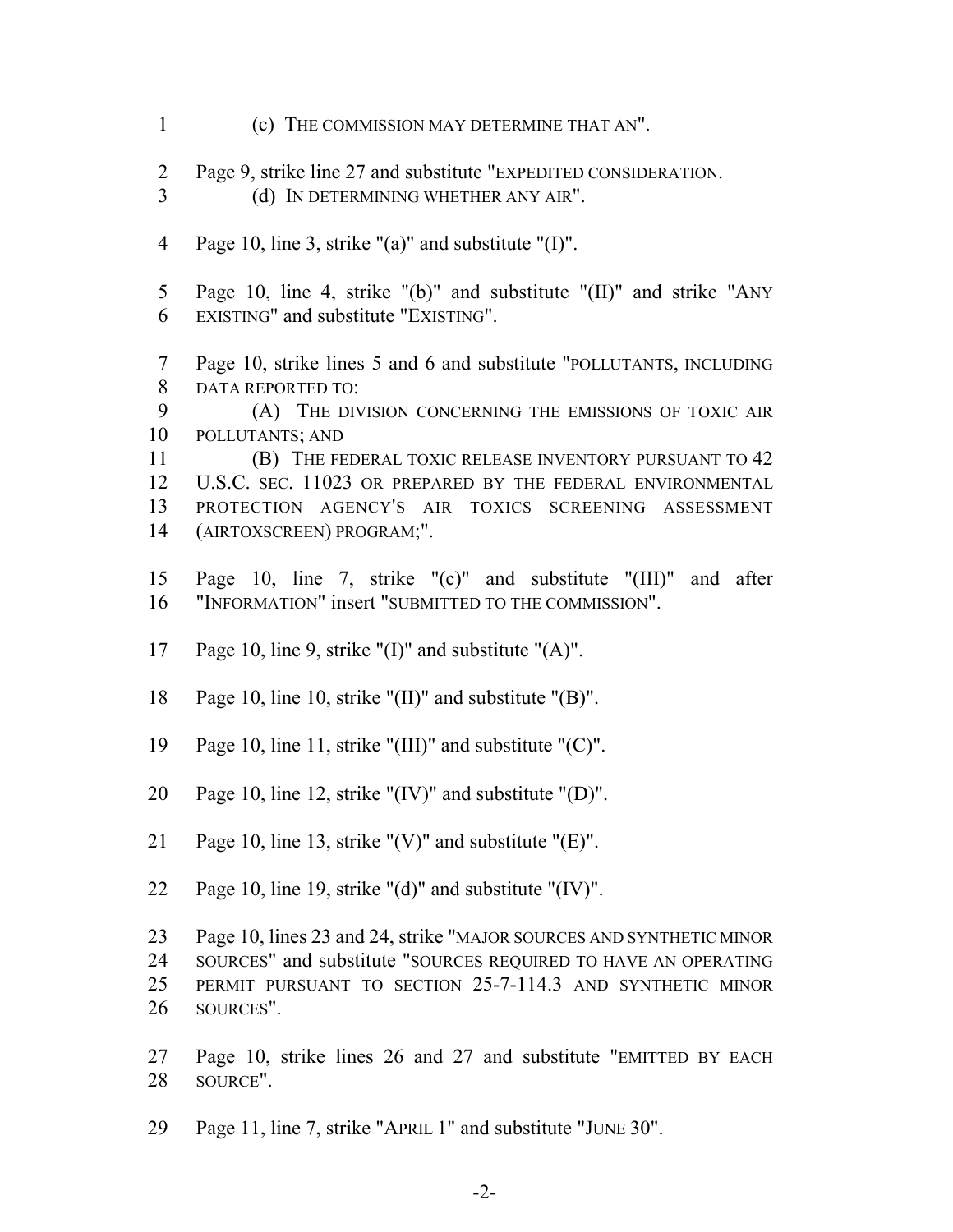- Page 11, line 9, strike "APRIL 1" and substitute "JUNE 30".
- Page 12, line 11, strike "JULY 1, 2024," and substitute "OCTOBER 1, 2024,".
- Page 12, line 13, strike "DECEMBER 31, 2024," and substitute "APRIL 30, 2025,".
- Page 12, line 21, strike "MINIMUS" and substitute "MINIMIS".
- Page 14, line 21, strike "MAY 1, 2025, AND BY MAY 1" and substitute "JULY 1, 2025, AND BY JULY 1".
- Page 16, line 3, strike "DECEMBER 31, 2024," and substitute "APRIL 30, 2025,".
- Page 16, line 20, strike "SEPTEMBER 30, 2025," and substitute "APRIL 30, 2026,".
- Page 16, lines 22 and 23, strike "ACCEPTABLE RISK LEVEL FOR EXPOSURE TO HUMAN CARCINOGENS." and substitute "EXCESS CANCER AND NON-CANCER RISK LEVELS FOR USE IN SETTING THE HEALTH-BASED STANDARDS.".
- Page 16, lines 26 and 27, strike "SCIENTIFIC DATA" and substitute "TOXICITY VALUES".
- Page 16, line 27, before "TOXIC" insert "PRIORITY".
- Page 17, line 5, before "TOXIC" insert "PRIORITY".
- Page 17, line 26, strike "STANDARDS DETERMINED BY THE COMMISSION BY RULE;" and substitute "STANDARDS;".
- Page 17, line 27, strike "ACCEPTABLE CANCER".
- Page 18, strike line 1 and substitute "EXCESS CANCER AND NON-CANCER RISK LEVELS FOR USE IN SETTING THE HEALTH-BASED STANDARDS;".
- Page 18, strike lines 22 through 24 and substitute "COMMISSION SHALL".
- Page 19, line 6, strike "WHERE APPROPRIATE, THE MAXIMUM" and substitute "THE".